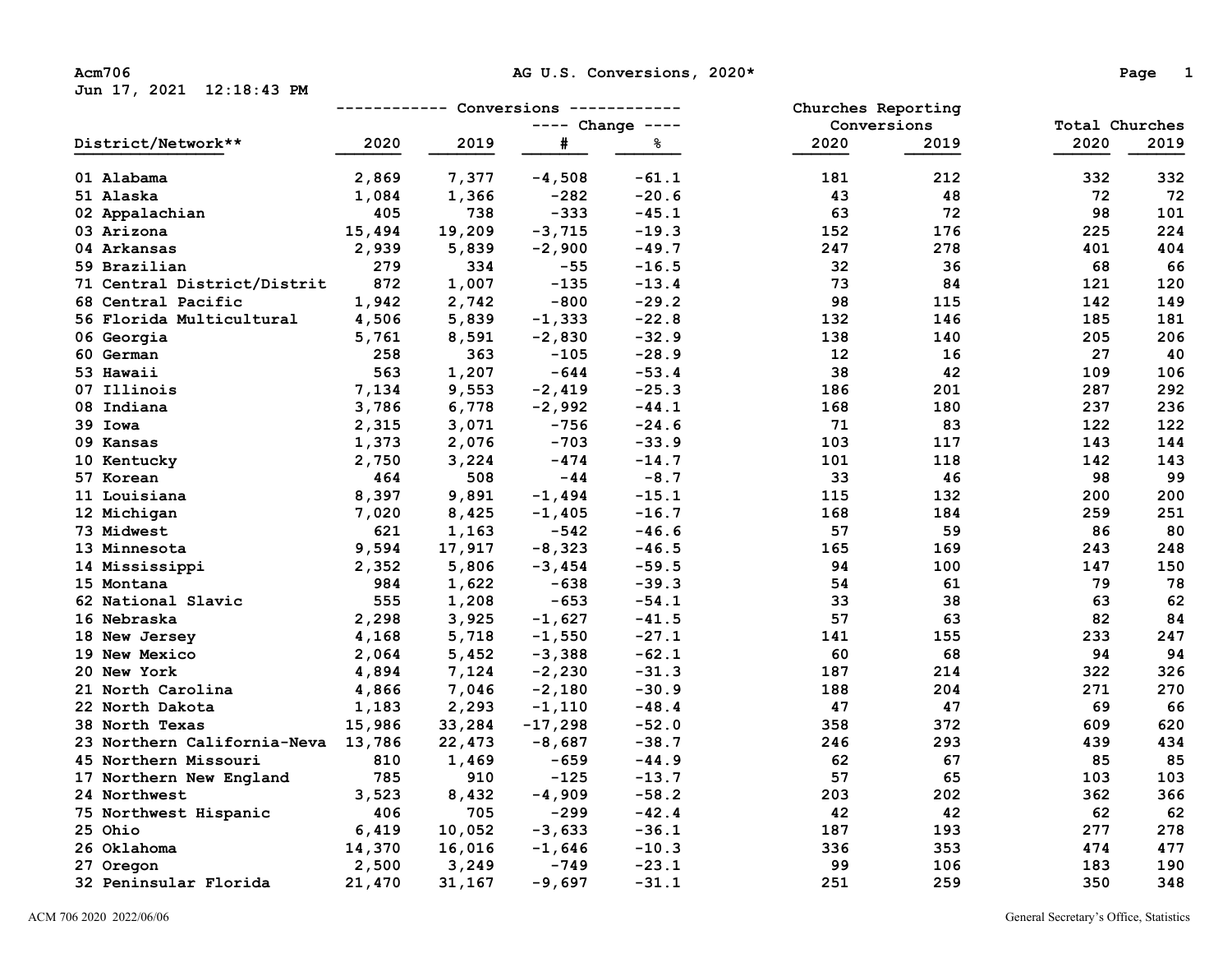**Jun 17, 2021 12:18:43 PM** 

|                             | ------------ Conversions<br>------------ |         |                    |         | Churches Reporting |       |                |        |
|-----------------------------|------------------------------------------|---------|--------------------|---------|--------------------|-------|----------------|--------|
|                             |                                          |         | $---$ Change $---$ |         | Conversions        |       | Total Churches |        |
| District/Network**          | 2020                                     | 2019    | #                  | နွ      | 2020               | 2019  | 2020           | 2019   |
| 05 Pennsylvania-Delaware    | 8,214                                    | 12,254  | $-4,040$           | $-33.0$ | 232                | 257   | 394            | 399    |
| 28 Potomac                  | 7,969                                    | 11,506  | $-3,537$           | $-30.7$ | 233                | 248   | 356            | 351    |
| 55 Puerto Rico              | 1,580                                    | 1,929   | $-349$             | $-18.1$ | 142                | 156   | 191            | 190    |
| 29 Rocky Mountain           | 2,312                                    | 3,246   | $-934$             | $-28.8$ | 98                 | 105   | 162            | 164    |
| 52 Samoan                   | 357                                      | 659     | $-302$             | $-45.8$ | 38                 | 40    | 68             | 70     |
| 61 Second Korean            | 85                                       | 82      | 3                  | 3.7     | 8                  | 8     | 37             | 37     |
| 34 SoCal Network            | 80,501                                   | 86,621  | $-6,120$           | $-7.1$  | 265                | 284   | 477            | 469    |
| 30 South Carolina           | 983                                      | 1,713   | $-730$             | $-42.6$ | 53                 | 61    | 86             | 88     |
| 54 South Central Hispanic   | 699                                      | 1,012   | $-313$             | $-30.9$ | 78                 | 83    | 113            | 112    |
| 31 South Dakota             | 455                                      | 932     | -477               | $-51.2$ | 30                 | 32    | 51             | 48     |
| 33 South Texas              | 10,191                                   | 17,914  | $-7,723$           | $-43.1$ | 197                | 211   | 282            | 283    |
| 35 Southern Idaho           | 1,750                                    | 1,955   | $-205$             | $-10.5$ | 37                 | 39    | 60             | 62     |
| 74 Southern Latin           | 1,048                                    | 1,148   | $-100$             | $-8.7$  | 51                 | 51    | 80             | 74     |
| 36 Southern Missouri        | 10,154                                   | 15,488  | $-5,334$           | $-34.4$ | 247                | 250   | 360            | 358    |
| 44 Southern New England     | 4,551                                    | 6,591   | $-2,040$           | $-31.0$ | 133                | 140   | 185            | 187    |
| 70 Southern Pacific         | 3,630                                    | 5,328   | $-1,698$           | $-31.9$ | 220                | 235   | 349            | 346    |
| 67 Southwest                | 355                                      | 392     | $-37$              | $-9.4$  | 28                 | 32    | 51             | 53     |
| 69 Spanish Eastern          | 5,803                                    | 6,921   | $-1,118$           | $-16.2$ | 341                | 362   | 484            | 498    |
| 37 Tennessee                | 5,703                                    | 8,179   | $-2,476$           | $-30.3$ | 135                | 142   | 208            | 208    |
| 64 Texas Gulf Hispanic      | 2,510                                    | 2,680   | $-170$             | $-6.3$  | 96                 | 102   | 154            | 143    |
| 66 Texas Louisiana Hispanic | 1,983                                    | 2,296   | $-313$             | $-13.6$ | 83                 | 89    | 118            | 120    |
| 40 West Florida             | 1,111                                    | 2,243   | $-1,132$           | $-50.5$ | 105                | 126   | 156            | 158    |
| 41 West Texas               | 1,070                                    | 1,969   | $-899$             | $-45.7$ | 58                 | 62    | 100            | 101    |
| 65 West Texas and Plains    | 1,012                                    | 1,258   | $-246$             | $-19.6$ | 53                 | 59    | 87             | 85     |
| 42 Wisconsin-Northern Michi | 3,353                                    | 7,430   | $-4,077$           | $-54.9$ | 138                | 147   | 187            | 189    |
| 43 Wyoming                  | 343                                      | 407     | $-64$              | $-15.7$ | 23                 | 26    | 36             | 37     |
| Region Name**               |                                          |         |                    |         |                    |       |                |        |
| Great Lakes                 | 27,514                                   | 38,770  | $-11,256$          | $-29.0$ | 873                | 948   | 1,300          | 1,301  |
| Gulf                        | 29,545                                   | 45,203  | $-15,658$          | $-34.6$ | 838                | 902   | 1,316          | 1,320  |
| Language-East Spanish       | 13,558                                   | 17,000  | $-3,442$           | $-20.2$ | 723                | 774   | 1,026          | 1,023  |
| Language-Other              | 1,998                                    | 3,154   | $-1,156$           | $-36.7$ | 156                | 184   | 361            | 374    |
| Language-West Spanish       | 13,409                                   | 17,420  | $-4,011$           | $-23.0$ | 771                | 841   | 1,197          | 1,190  |
| North Central               | 20,008                                   | 37,037  | $-17,029$          | $-46.0$ | 570                | 608   | 839            | 842    |
| Northeast                   | 30,581                                   | 44,103  | $-13,522$          | $-30.7$ | 983                | 1,079 | 1,593          | 1,613  |
| Northwest                   | 10,184                                   | 17,031  | $-6,847$           | $-40.2$ | 459                | 482   | 792            | 805    |
| South Central               | 45,054                                   | 76,711  | $-31,657$          | $-41.3$ | 1,112              | 1,183 | 1,702          | 1,719  |
| Southeast                   | 37,060                                   | 58,137  | $-21,077$          | $-36.3$ | 916                | 1,002 | 1,400          | 1,402  |
| Southwest                   | 112,656                                  | 132,756 | $-20,100$          | $-15.1$ | 799                | 900   | 1,412          | 1,397  |
| National Totals             | 341,567                                  | 487,322 | $-145,755$         | $-29.9$ | 8,200              | 8,903 | 12,938         | 12,986 |